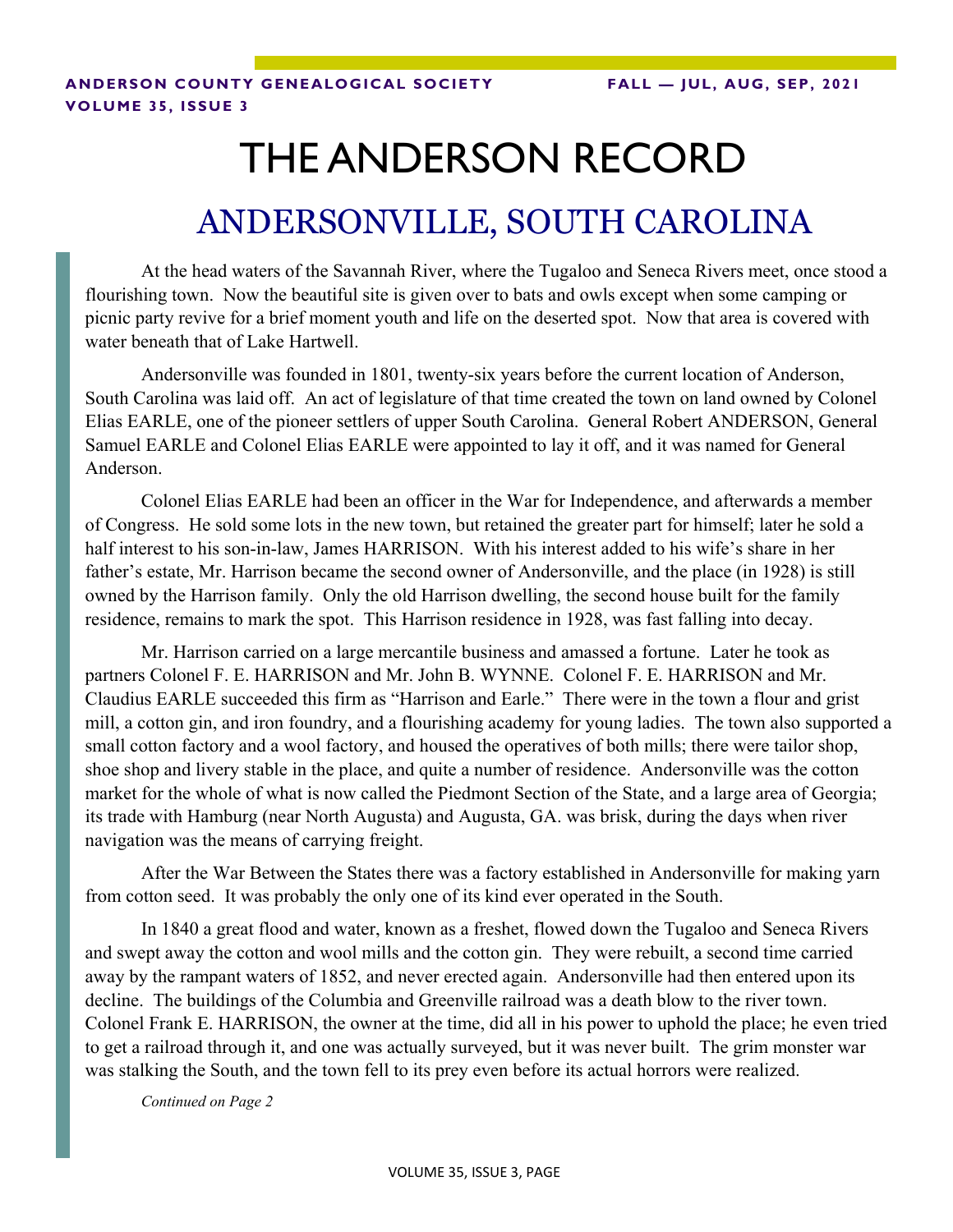#### *Presented by Linda Rogers: BLOODY THURSDAY*

On September 6, 1934, Honea Path and the Chiquola Manufacturing Company were in the nation's spotlight after violence erupted during a labor strike. The United Textile Workers of America, a labor union that had garnered the support of over one half of mill workers in the Southeast, called for a general strike during the first week of September. The members of the union were complaining of low wages, long hours, and untenable working conditions and were hoping that a strike would gain concessions from the mill owners. Over two-thirds of the textile workers in the nation participated in the walkout, including those in Honea Path. On the morning of September  $6<sup>th</sup>$ , a scuffle broke out between the strikers and a few workers wanting to cross the picket lines. Volunteer security officers, who had been posted at the mill to protect it, opened fire on the crowd, killing seven and wounding fifteen. The deaths brought national attention to South Carolina and indirectly led to the collapse of the United Textile Workers union in the state.

The first week in September caused walk outs of union workers in mills all over the United States. Three people were killed in Georgia on the  $5<sup>th</sup>$  and  $6<sup>th</sup>$ . Idle workers in the U.S. numbered 360,000.

The disillusionment of the workers and the outrageous conduct by the mill owners made a strong impression on the Roosevelt Administration. This helped spur passage of the Wagner Act in 1935 and the Fair Labor Standards Act in 1938.

One example was child labor. Before 1938, when the Fair Labor Standards Act outlawed employment of children under sixteen, the concept of "helping" was used in the mills. Very young children were taught factory skills by their parents and soon "helped" by working in the mill to increase the family's small earnings. "Helping" became a form of apprenticeship and a major part of the mill's labor system.

Because this practice is now illegal, children have a better chance at a quality life by staying in school rather than being used as cheap labor. Another reform came in establishing a minimum wage and a 40-hour work week.

From *Numismatics of South Carolina, Merchant Trade Tokens* by Tony Chibarro. and *Appalachian History*. Net.

#### *Continued from Page 1 (Andersonville, SC)*

Colonel Frank E. HARRISON had married a daughter of the former owner, Colonel James HARRISON, and so inherited the village. He was the father of a large family, and his beautiful home on the tongue of land lying between the Seneca and Tugaloo Rivers as they come together was for years the scene of gayety and hospitality; now it stands "a ragged beggar sunning," tenanted by rats and owls; but about it lingers the fragrance of other days, and it is a favorite summer camping place for young people fortunate enough to have permission to use it. Today this land is partially submerged under the present day lake.

After the death and decay of old Andersonville, it probably had its most distinguished visitor. On July 24, 1889, Henry Grady attended a political picnic held there, and made one of his brilliant speeches.

Henry Woodfin Grady, (born May 24, 1850, Athens, Ga., — died Dec. 23, 1889, Atlanta, Ga.), American journalist and orator who **helped bring about industrial development in the South**, especially through Northern investments, after the Reconstruction period (1865–77). Henry W. Grady, a newspaper editor in Atlanta, Georgia, coined the phrase the "New South" in 1874. **He urged the South to abandon its longstanding agrarian economy for a modern economy grounded in factories, mines, and mills.** 

Vandiver *(pages 161 – 162) Traditions and History of Anderson County*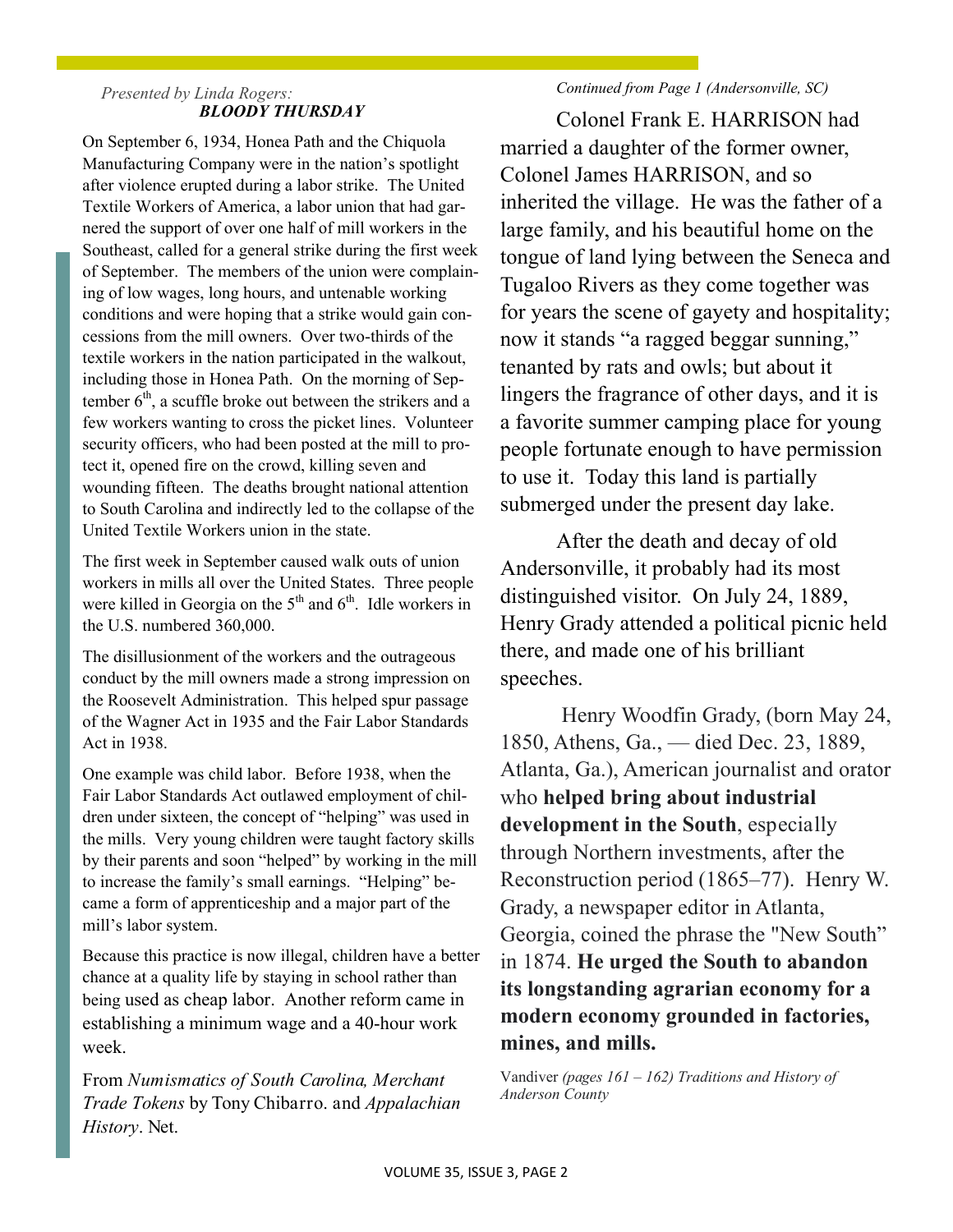

## Peter ACKER—*Some of the Fore-fa thers of the Area*

One of the earliest families in the country was that of Peter ACKER. The founder of the family in America was William ACK-ER, who came from Germany about 1750, having started with three sons, one of whom was lost overboard during the voyage. The two remaining sons were William ACKER, Jr., and Peter ACKER. They settled in the New Jersey area, not a great distance from Philadelphia. Of the elder son, William ACKER, Jr., nothing is known by the southern branch; it is supposed that he lived, died and left descendants in New Jersey.

The other son of William ACKER, Sr., Peter, with his wife, Jane Southerland, moved to Fair Field, South Carolina. Peter, too, may have descendants in New Jersey, as Jane Southerland was his second wife. Peter may have left older children in the Northern States.

Peter ACKER, became a soldier in the Revolutionary War. He must have settled on the public domain in Fair Field, for no rec-

ord can be found on his having owned any property there. In 1790 Peter ACKER moved to Pendleton District, buying many acres on the Saluda River, near Shady Grove. Peter ACKER died about 1815.

Jane Southerland ACKER's father was Alexander Southerland who came to America under peculiar circumstances. Alexander Southerland was a student at the University of Edinborough, and with a party of college boys one day boarded a vessel to see the sights. The ship dialed away with them, and upon reaching Boston the students were sold to pay their passage. Alexander Southerland must have liked the new country; at any rate, he remained and later married Mrs. Betsey Williams.

The children of Peter ACKER and Jane Southerland ACKER were William ACKER, who married Miss CLEMENT, Joseph ACKER, who married Ruth ALEXANDER, Peter ACKER who married Susannah HALBERT, Alexander ACKER married Orma BURTON, Mary ACKER married James GRACE, Nancy ACKER married John McDAVID, Elizabeth ACKER married James TAYLOR, Susan ACKER married Sanford VANDIVER, and Amos ACKER, who married Ruth HALBERT.

The children of William ACKER and former Miss Clement were: Mahala ACKER who married Welborn KEATON, Peter ACKER who married Miss STEVENSON, Rhoda ACKER married Daniel BROWN, William ACKER, who married Miss WHITE, John ACKER who married Miss HARPER, Dearborn ACKER who married Miss COX, and Amos ACKER who married a Miss DAVIS.

From Daniel and Rhoda Acker BROWN are descended the family of the late Dr. Ben BROWN, of Williamston; the late Elijah BROWN, of Anderson; the late Samuel BROWN, of Anderson, and others, a numerous connection many of whom have been in the past, and are now useful and prominent citizens of the community.

Vandiver (1928)(pages 137-139) *Traditions and History of Anderson County*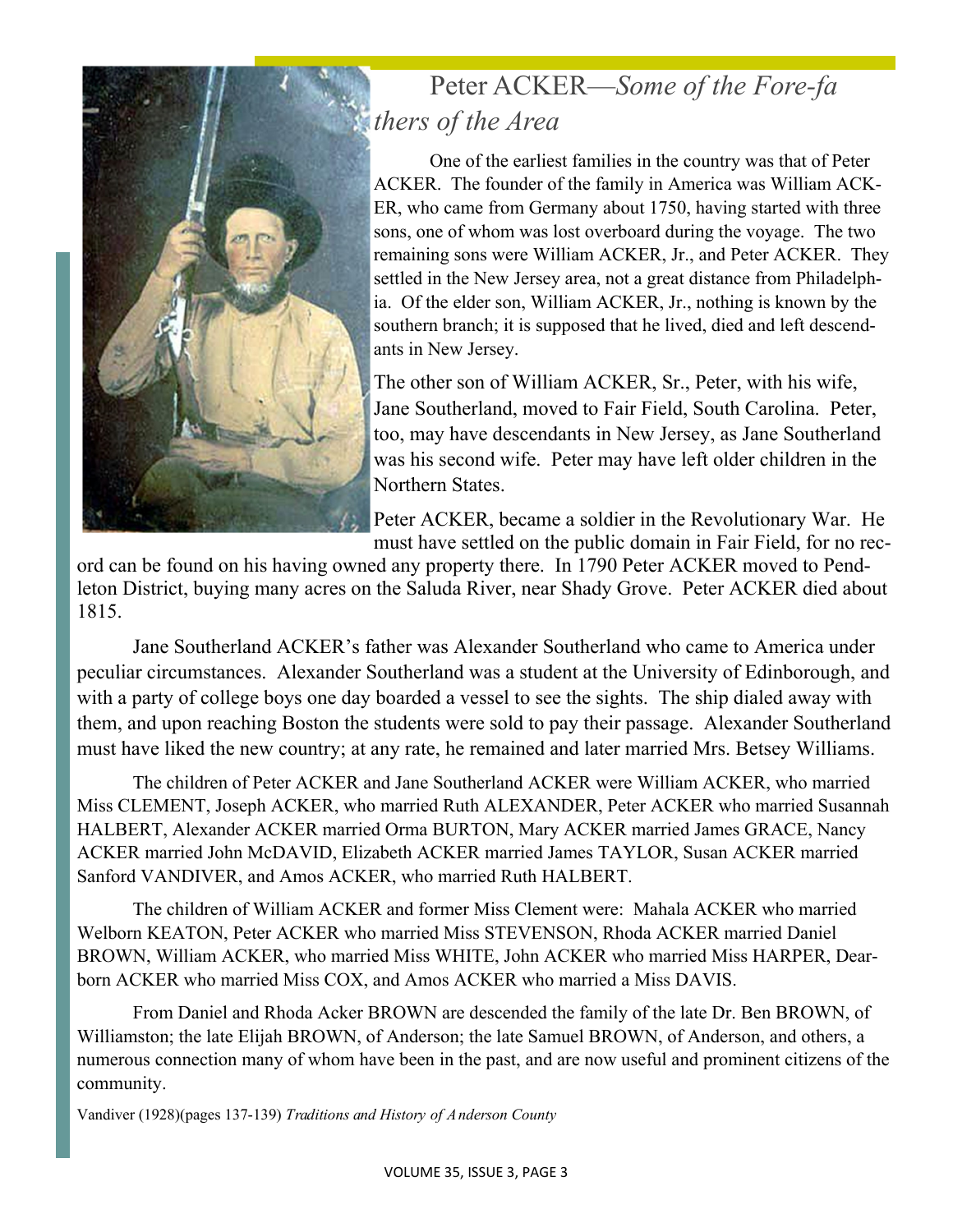*Presented By: Gary Farmer* 

## *Matthew Gillespie and Phillip Gillespie*

In the eighteenth and nineteenth (1700's and 1800's) centuries there were more than four hundred gunsmiths in North Carolina. Many of them were also blacksmiths, and some of them were also silversmiths or whitesmiths. In Henderson County there were two families that were famous in the early years of the nineteenth century, in later years, and down to the present time. One of these men was a forge master named Phillip Sitton, and the others were Matthew Gillespie, a gunsmith and the maker of the famous Gillespie longrifles, and his bachelor son, Phillip Gillespie, who was killed on an unknown battlefield and left a legend that persists to this day.

 Forge Mountain is aptly named. It is that long mountain in Henderson County that lies between that south fork of Mills River and Boylston Creek. You drive by the road that leads by Mills River, or as some call it, the Hayward Road, to the point just before the bridge that crosses Mills River. There's a North Carolina historical marker there. It reads "Gunshop and forge set up four miles west of here, about 1804 by Phillip Sitton and Phillip Gillespie, and operated until about 1861." Phillip Sitton set up his forge on the side of the mountain and began to manufacture the tools needed by these early settlers, smelted from the ore that was dug from the mountainside and along Boylston, and he wrought them at his forge there alongside the same mountain that took his name and had been known through the years as Forge Mountain. The records show that Phillip Sitton was given a land grant about the time he set up his forge, for three thousand acres of land. To smelt and forge iron in those days here in our mountains required a tremendous amount of wood to make charcoal to feed the fires that melted the ore from which iron was extracted. It is presumed that the large grant of woodland was given to Phillip for this reason. The forge was operated until the early years of the Civil War, when it was moved by the Confederate government and combined with another ironworks on the Davidson River. All that remains today to tell a body that here was once a forge, is the name of the mountain and the pieces of slag and traces of ashes there where Phillip Sitton once operated.

 One of the earliest settlers in that same area, and at about the same time that Phillip Sitton set up his forge and began to hammer out the tools of the pioneers, was a man named Matthew Gillespie. The Gillespies were a prolific family of gunsmiths who were famous in Rowan County, North Carolina, for their longrifles before they ever came to Henderson County. The early members of the Sitton family and the Gillespie family worked together, and married together. It was naturally so because Phillip Sitton worked with iron and the Gillespies made the longrifles from that same iron, all there in the shadows of Forge Mountain along the waters of Mills River. Matthew was the first of the Gillespie family in Henderson County to make a rifle gun with the initials MG engraved on it. Even so if they have one with the initials PG, because Matthew's son, Phillip Gillespie, became as famous as his father. And the guns made by both men became widely sought because of their balance and accuracy, as well as simple beauty. Those same guns, rare today as they were plentiful in days now gone, are still eagerly bought by modern-day collectors of guns.

 Phillip Gillespie was born in Henderson County and the son of Matthew Gillespie. He was born in 1817, and while growing up worked with Phillip Sitton at his forge. When he figured he had learned all he could about smelting and working with iron, he followed in his father's footsteps. Phillips set up his shop across the road from Phillip Sitton's forge. These pioneer settlers in our mountains of western North Carolina came from near and far to buy the rifle guns made by Phillip Gillespie.

*Continues on page 5*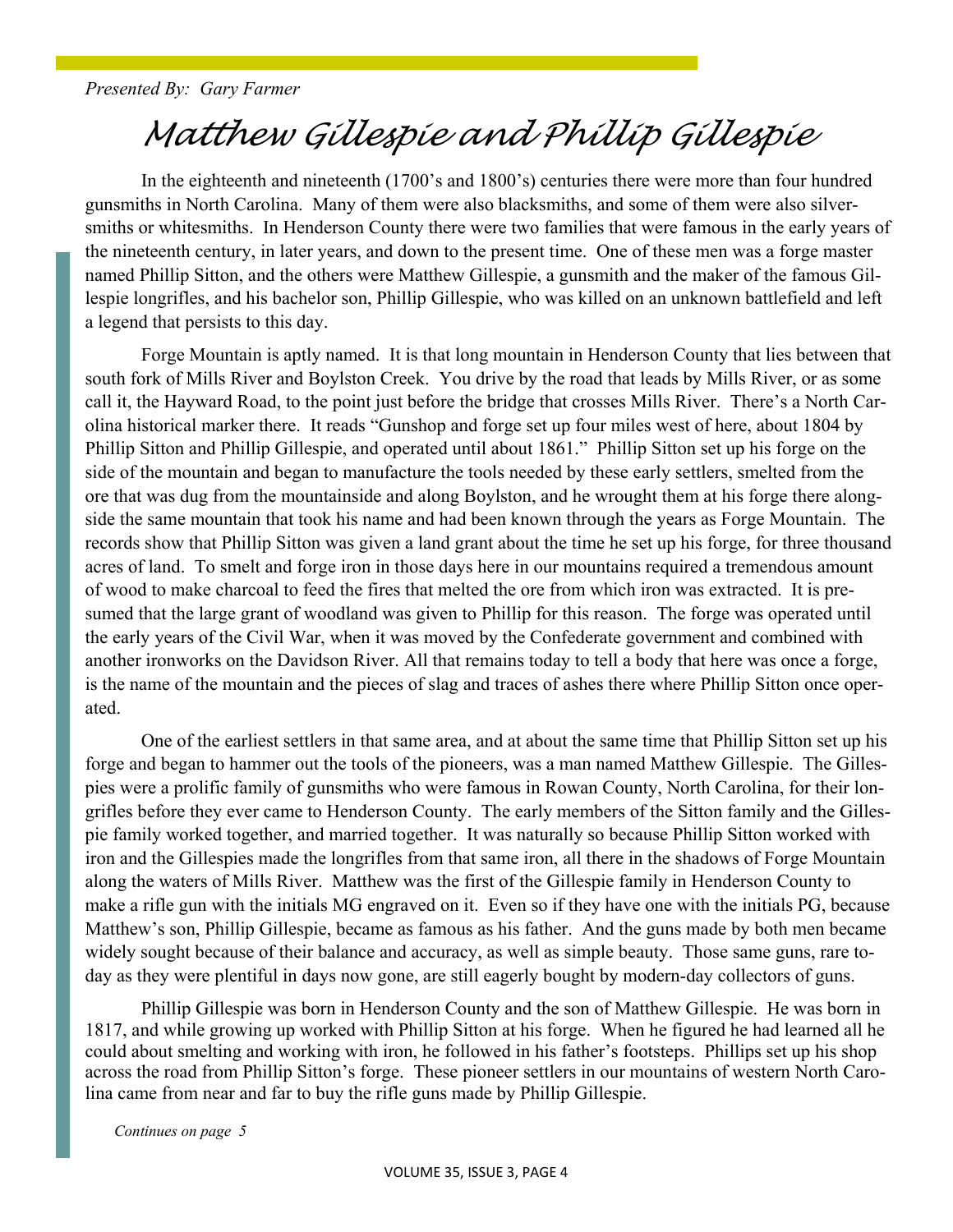#### *Continued from page 4*

For those days he was one of some wealth, because rifle and a pack and a shovel, by the light of the in addition to his gunmaking he had a still. The brandy from his still was as eagerly sought as one of his guns. In the days that followed a legend was born, and with it a mystery that has not been solved to this day. Some say that the still with which Phillip Gillespie made his brandy was a government licensed one, while others say it was a homemade mountaineers believed that it was one's inherent right to make and sell brandy, and such fruits of a man's labor should not be taxed. Some say also that it was apple brandy from the apples in his orchard down on the side of the mountain, while others say it was peach brandy from his peach orchard. Be that as it may, the gold coins poured in because that was the only coin that Phillip Gillespie would accept for the fruits of his labor, be those fruits of the Gillespie longrifle or those from the brandy of his still.

There is a secret locked away in some unknown battlefield in an unknown grave that holds the remains of Phillip Gillespie. One can say that secret is hidden in some unknown spot on Forge Mountain. When the Civil War started, North Carolina joined the Confederacy. Phillip Gillespie decided that it was his duty to defend his state from the invasion of the enemy. He cleaned, greased, and shined one of his longrifles made by his own hands, and got his gear ready to start on an early morning. There was one thing more to do before he left. Phillip Gillespie never married and he wanted to have something to come back to at the end of the war. That night when the moon came up, he slipped out, yoked his oxen to the farm sled, and in that sled he put an earthen crock, a crock that his mother kept in the springhouse, and in that crock he packed his leather poke filled with the gold coins he had hoarded through the years. Now, here again the story has been handed down differently; some say he put on that sled a jug filled with the brandy from the last run of his still. Others in the family say it was a fifty gallon oak keg that he filled with his brandy. Carrying his

moon, he led his oxen sled somewhere up the mountainside of Forge Mountain. And in some cave, or maybe hole he dug, he buried his gold and his brandy and covered it so no man could ever find it. Before he marched off to war the next morning, he told what he had done, but he refused to tell where he had hidden it. Phillip Gillespie wanted to be sure his gold and brandy would be there when he came back from the war. But Phillip Gillespie never did come back, and here again the accounts in the family differ. Some say that the news trickled back to those in Mills River that Phillip Gillespie was killed in one of the battles around Chattanooga while firing his longrifle at the enemy. When the war ended and Phillip Gillespie failed to return, people began to remember his hidden crock of gold and the jug or keg of brandy. They began to search the mountainside, and folks have been searching till present day. But Phillip Gillespie had done a good job of burying his treasure, and Forge Mountain has kept the secret very well.

### *2021 Holiday (Christmas) Dinner*

 Plans are in the works to have the 2021 Holiday Dinner at our December 6 meeting at Senior Solutions. The meal will be catered by Sherry Hart. Tickets will be \$15.00 each or less once price is confirmed. Tickets must be purchased and paid for by November 29th. We would like for some of the members to do a "Show & Tell" on some of their family artifacts.

## *Future NewsleƩers*

\_\_\_\_\_\_\_\_\_\_\_\_\_\_\_\_\_\_\_\_\_\_\_\_\_\_\_\_\_\_\_\_\_

 It has been proposed to start sending the Newsletter each quarter via email. This will be discussed and voted on at the November meeting. Note: The Newsletter is one of our largest expenses each year.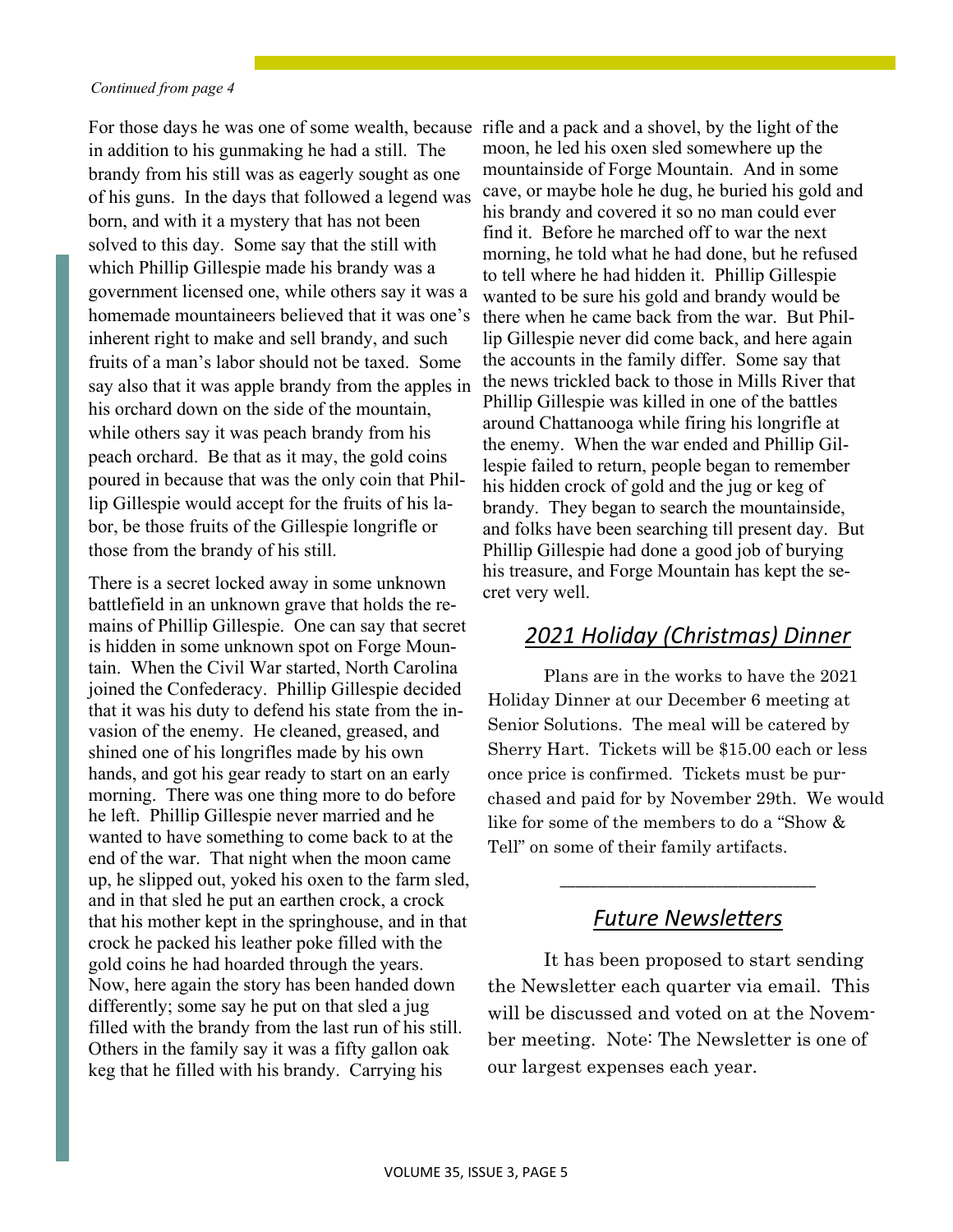### *A Shake Down of the Moorhead Family Tree*  By Margaret McNab Gale

Years ago, I was talking to Magnolia Cemetery researcher Ted Ashton Phillips, the late husband of a friend of mine. Ted was researching the history of the occupants of Magnolia Cemetery for a book he was writing "City of the Silent: The Charlestonians of Magnolia". I told him that my grandmother, Ruth Moorhead Grist (b. Halloween 1897, d. Sept 17 1956) was buried there. Ever the southern gentleman, Ted told me about his research and tactfully asked if grandmother was a person who was prominent in the history of South Carolina, no doubt looking to see if she warranted inclusion in his book! I told him that I never knew my grandmother (she died when I was very young), but I didn't think that she was a person who would be of interest to most Charlestonians.

This past Easter, I went to visit my grandmother Moorhead's grave site in Magnolia Cemetery. Her grave is adjoined with her parents' graves. My great grandfather was Mance Jolly Moorhead (b. 1872 d. 1940) and my great grandmother was Alice Brown Moorhead (b. 1874 d. 1946). I decided to see if there was any information about my great grandfather on the Internet. I didn't see a lot of information on Mance Jolly Moorhead on Google, but there was a plethora of articles written on a Confederate soldier named Manse Jolly! According to the KnowItAll.org website (operated by the SC ETV), an episode of the "Carolina Stories" series on Confederate Manse Jolly stated that "this program explores the facts and legends surrounding Manse Jolly's life. Jolly became a local icon in Anderson County, South Carolina in the years following the Civil War. He vowed to avenge the deaths of his five brothers and exact retribution from the Union soldiers who occupied the south during Reconstruction". Furthermore, several articles on the Internet noted legend has it that Manse Jolly's brothers were killed in the course of the Civil War, and Jolly swore to kill five "Yankee" soldiers for every brother he lost during the war!

My family records state that another relative of mine was Robert Moorhead.. Speaking of this Robert Moorhead, the Anderson Record, vol. 28, Issue I, Jan/Feb/Mar 2015, pg. 12 (a publication of the Anderson County Chapter of the South Carolina Genealogical Society, Inc.), stated that "Legendary Rebel, Manse Jolly, was the son of his cousin Joseph Moorhead Jolly." This is confirmed in the journal article "Letter from a Reconstruction Renegade", by MUSC Professor of Psychology Dr. Robert S. McCully, published in the South Carolina Historical Magazine, Vol. 77, No. 1 (Jan., 1976), pp. 34-40. Joseph Moorhead Jolly's mother, Jane Moorhead Jolly, is listed in my family tree, and she was the grandmother of Manson Sherrill "Manse" Jolly.

I only wish that Ted was still amongst the living to discuss my relatives who are interred in Magnolia Cemetery, and their familial connection to the infamous Confederate renegade Manson "Manse" Sherrill Jolly!

*Margaret McNab Gale, MLS, is the owner, along with her husband Larry Gale, of computer security company Perceptual Systems, LLC, and Larry Gale Photography. She can be reached at*  mrgale@earthlink.net

## 2022 Dues

Dues notices will be going out at the end of October. Please update the form with your contact and family information and mail it back with your dues. If you have already paid, we will send you a form to update this information.

#### \_\_\_\_\_\_\_\_\_\_\_\_\_\_\_\_\_\_\_\_\_\_\_\_\_\_\_\_\_\_\_\_\_\_\_\_\_\_\_\_\_\_\_\_\_\_\_\_\_\_\_\_\_\_\_\_\_\_\_\_\_\_\_\_\_\_\_\_\_\_\_\_\_\_\_\_\_\_\_\_\_\_\_\_\_\_\_ 2022 Officers

 It was proposed at the October meeting to retain the current elected officers for 2022. The officers will be elected at the November meeting. If you desire to serve in one of these offices, have someone voice your name from the floor prior to the vote. The candidate with the majority will be elected to serve. If you desire to serve as Chair of one of the committees, please inform the President Elect.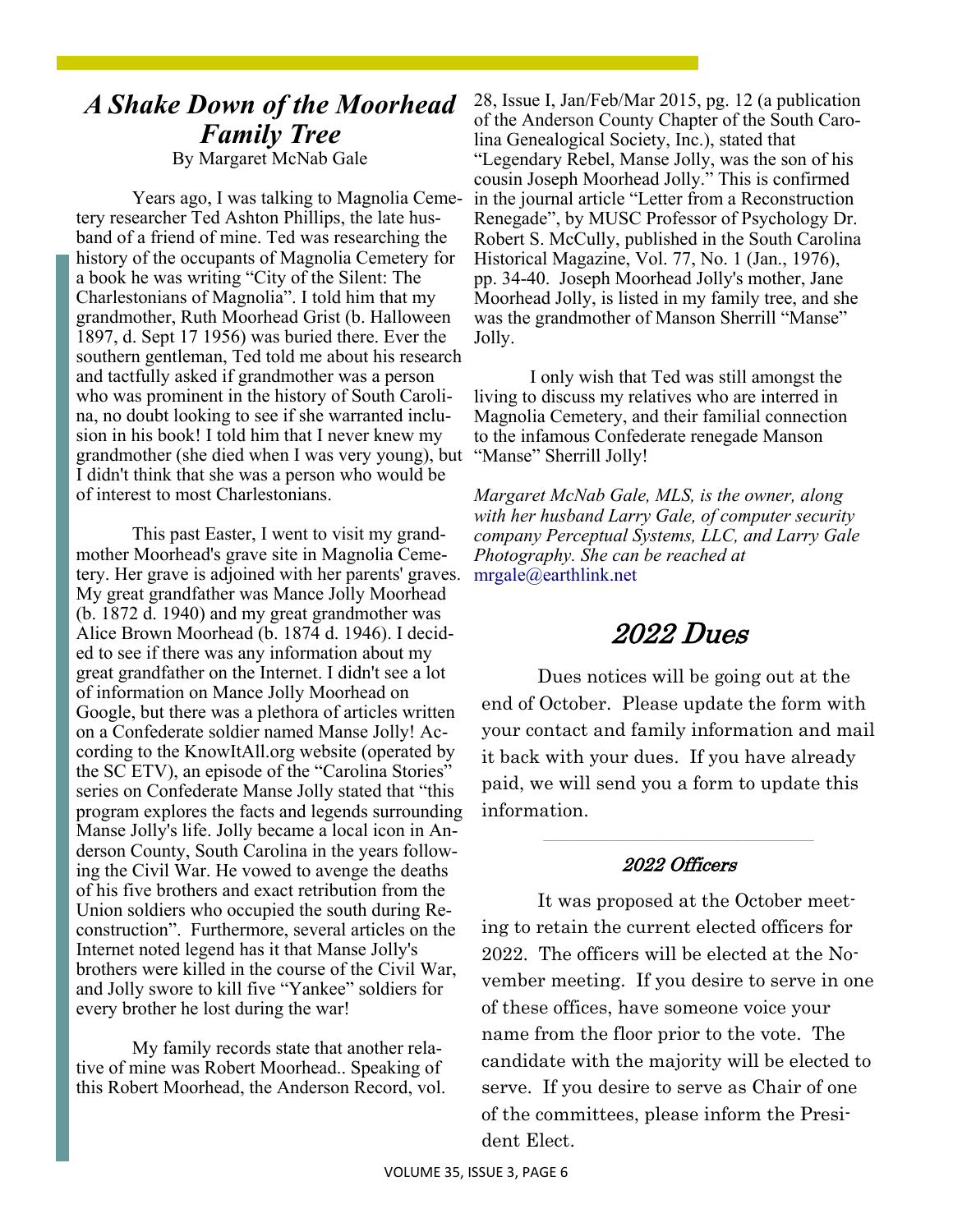## *Membership Application*

| Date: $\qquad \qquad$ |                                                       |  |
|-----------------------|-------------------------------------------------------|--|
|                       | Are you on Facebook? YES NO                           |  |
|                       | Is this a change of information? $\Box$ YES $\Box$ NO |  |
|                       |                                                       |  |
| Maiden Name: 1988     | SC Genealogical Society – State Number                |  |
|                       |                                                       |  |
| City:                 | Zip Code:<br>State:                                   |  |
|                       | Cell Phone #:                                         |  |
|                       |                                                       |  |

#### *Surnames being researched:*

Please list below the Family Surnames of those you are researching. Please include full names, known dates, and areas in Anderson and surrounding counties. *Use the back of this form if you need more space to add a surname.*

| Surname, Given                                                                                       | <b>Locations (City or County)</b> | <b>Dates</b> |  |
|------------------------------------------------------------------------------------------------------|-----------------------------------|--------------|--|
|                                                                                                      |                                   |              |  |
|                                                                                                      |                                   |              |  |
|                                                                                                      |                                   |              |  |
|                                                                                                      |                                   |              |  |
|                                                                                                      |                                   |              |  |
|                                                                                                      |                                   |              |  |
|                                                                                                      |                                   |              |  |
| New Member                                                                                           | Renewal                           |              |  |
| ASSOCIATE - \$15.00 - I am a primary member of another SCGS Chapter.                                 |                                   |              |  |
| INDIVIDUAL - \$25.00 - Membership for one person.                                                    |                                   |              |  |
| П<br>FAMILY - \$30.00 - Membership for 2 people, within the same household.<br>Name of $2nd$ person: |                                   |              |  |
|                                                                                                      |                                   |              |  |
| $\Box$ Check<br>$\Box$ Cash                                                                          | Check $\#$ Amount \$              |              |  |

**Make checks payable to:** *ACGS*

**Mail to:** *ACC, SCGS, 110 Federal St, Anderson, South Carolina 29625*